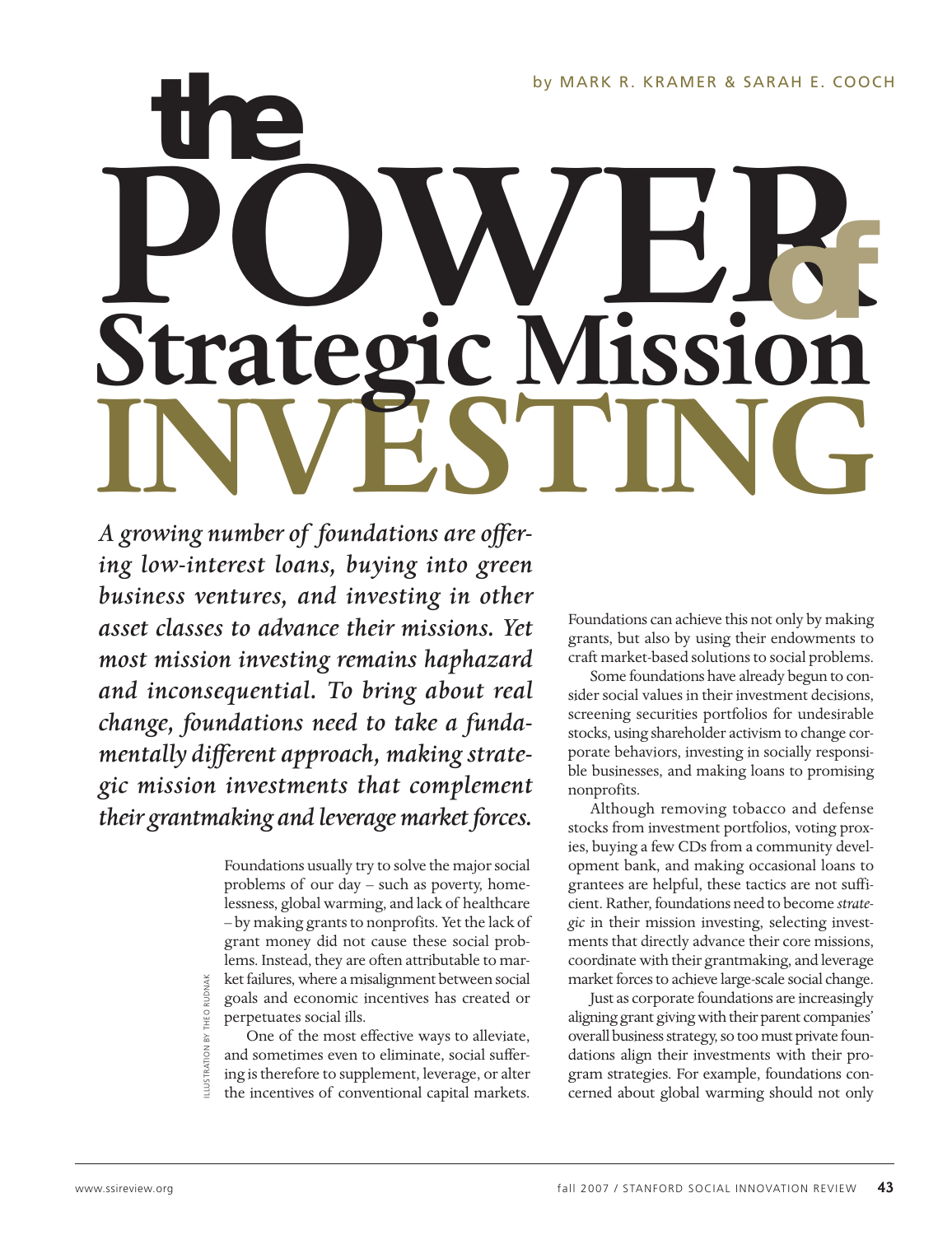give grants to environmental nonprofits, but also invest in venture capital funds for clean energy start-ups, finance energy-efficient retrofitting of commercial properties, and buy municipal bonds that fund mass transit systems.

The idea that foundations should use their investments to advance social change is not new. Experts such as Jed Emerson, a consultant, and Luther M. Ragin Jr., vice president of the F.B. Heron Foundation, have written and spoken widely on the subject.<sup>1</sup> What has been missing, however, is the layer between theory and practice: the hard data and analytical framework that can show foundations what they must do if they are to integrate their investments with their grantmaking strategies and intentionally use market forces to achieve social change. These are what we attempt to present in this article.

Adopting a *strategic mission investing* approach is not easy. Foundations must make fundamental shifts in how they operate. They must study how the flow of capital affects the social issues that they address. They must integrate their grantmaking and investing operations, building systems that report simultaneously on social and financial returns. They must impose financial discipline on grantees that receive investments, and even reach out beyond the nonprofit universe to work with a new set of partners in the commercial sector.

Our research reveals that very few foundations are using their endowments in this holistic manner. Instead, many are only experimenting with one-off mission investments, and only a few have graduated to a more strategic approach. Yet the ranks of strategic mission investors are growing, setting the stage for wider experimentation and innovation. These foundations are also challenging the orthodoxy that grantmaking is the only tool foundations should use to effect social change.

We don't suggest that mission investments can solve all the social issues that foundations address. Many social problems are simply not amenable to market-based solutions. Yet as foundations increasingly experiment with mission investing they are discovering new and effective ways to further their missions through their investments.

#### **Growth and Diversity**

Our consulting firm, Boston-based FSG Social Impact Advisors,

**MARK R. KRAMER** *is the co-founder and managing director of FSG Social Impact Advisors. He is also a founder and the initial board chair of the Center for Effective Philanthropy, and a senior fellow at Harvard University's John F. Kennedy School of Government. Before founding FSG, Kramer was the president of the venture capital firm Kramer Capital Management.*

**SARAH E. COOCH** *is a director at FSG and leads the firm's mission investing initiative. Before joining FSG she was a consultant at Monitor Group and a financial analyst at Hewlett-Packard.*

recently completed the most comprehensive study to date on mission investments (as opposed to the broader universe of social investments), which we define as investments that proactively further a foundation's mission.<sup>2</sup> (See related article at right for an explanation of *mission investing* and other terms used.) Funded by the David and Lucile Packard Foundation, our study analyzed the mission investments of 92 U.S. foundations.

What we found was encouraging. Among foundations of all sizes in our sample, mission investing has steadily and dramatically increased, with the value of new dollars committed growing at an annual rate of 16.2 percent over the last five years, compared to just 2.9 percent during the preceding 32 years. And smaller foundations are starting to outpace the larger ones.

Historically, four large foundations – the Ford Foundation, the David and Lucile Packard Foundation, the John D. and Catherine T. MacArthur Foundation, and one foundation that prefers to remain anonymous – made the majority of mission investments. But in 2005, foundations other than the big four invested at least 44 percent of all new mission investment dollars, representing an annual growth rate of 29 percent over the past five years – more than double the growth rate for the big four. Indeed, foundations with assets under \$200 million increased their mission investing more than any other group in FSG's sample.

The vast majority of private foundations that make mission investments concentrate on program-related investments (PRIs), whose primary purpose is to further the foundation's charitable objectives, rather than to earn financial returns. The IRS allows foundations to count PRIs as part of their required 5 percent annual payout. Most PRIs are below-market-rate loans made to foundations' grantees with interest rates between zero and 3 percent.

Many foundations assume that such loans are high risk, but FSG's analysis suggests otherwise. Of the 28 foundations in our sample that collectively made \$230 million in loans that matured during the past 40 years, 75 percent experienced no defaults. At the other extreme, three foundations had cumulative default rates in excess of 30 percent, suggesting that they deliberately chose to make riskier loans.<sup>3</sup> Encouragingly, default rates for all mission investment loans have declined dramatically over the years so that, excluding the three high-default foundations, the overall full repayment rate of principal and interest in this sample set was 96 percent.

Although most foundations concentrate on PRIs, many are starting to make market-rate investments that earn returns comparable to those of conventional investments in the same asset class made without considering social returns. These investments include loans that carry interest rates at or above the prime rate, municipal bonds, and equity investments in real estate development. Over the past five years, market-rate mission investments have grown three times as rapidly as below-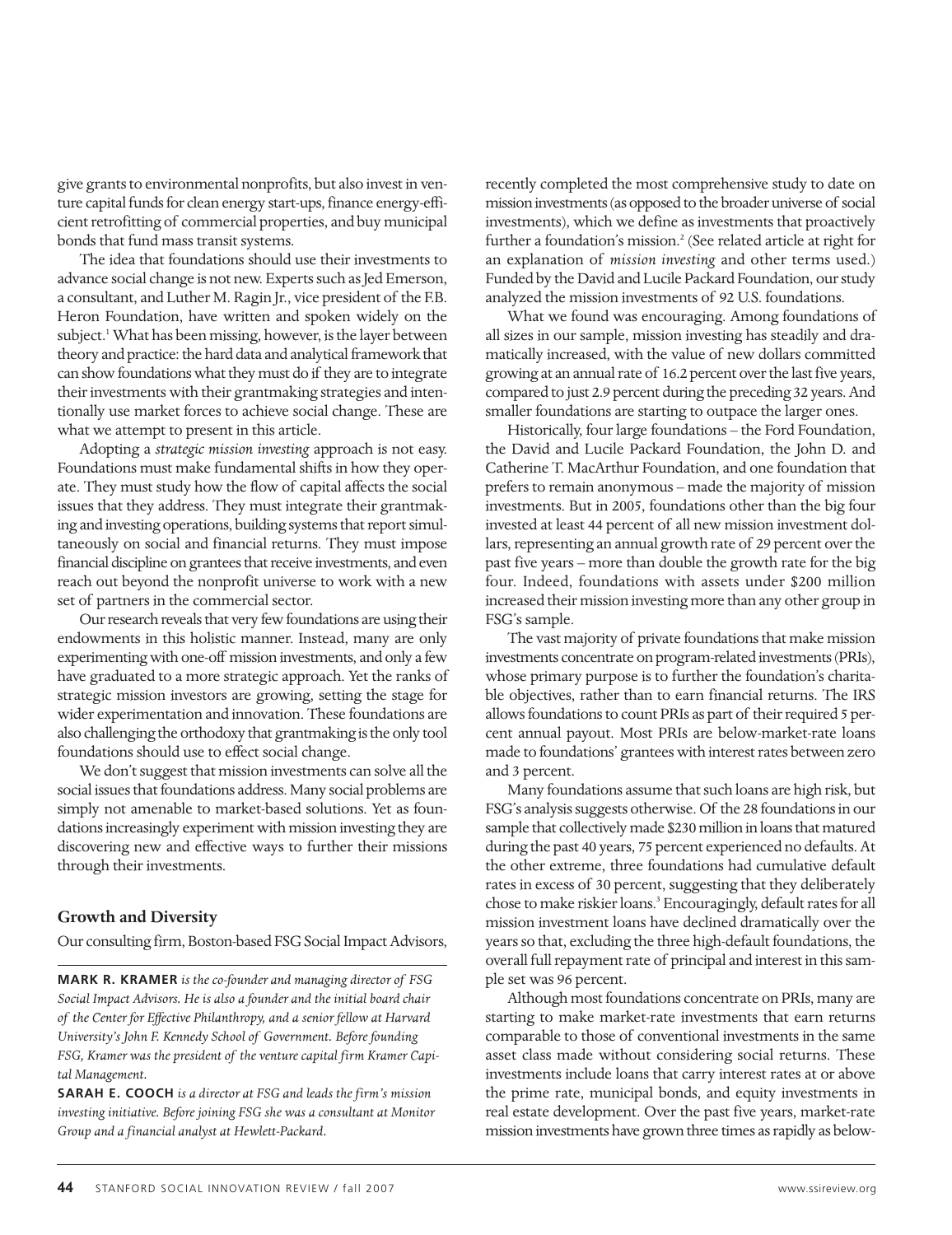

market-rate mission investments. In 2005, 11 percent of foundations' mission investments had expected rates of return that were near or at market rates.

Foundations are also diversifying the types of mission investments that they make, moving beyond loans and exploring areas such as private equity and venture capital. In our sample, we found foundation investments in 18 out of 20 possible mission investing asset classes. (See table on p. 51 for descriptions of various asset classes.) Here, too, smaller foundations are leading the way in experimenting with innovative financial instruments. Unlike PRIs, which are typically drawn from program funds, market-rate mission investments are often made directly from the foundation's endowment, or from a segregated pool of endowment assets.

Endowments and the income that flows from them are foundations' lifeblood, so it is understandable that most foun-

dations are proceeding cautiously when it comes to putting endowment funds into less conventional invest-

ments like mission investing. Yet major U.S. foundations haven't hesitated to shift a significant proportion of their assets into other unconventional investments, such as hedge funds, private equity, natural resources, and international stocks. Foundations have moved into these investments, as risky as they sometimes are, to diversify their portfolios and increase their returns. According to the Commonfund Institute's recent study of 279 foundations, unconventional investments (hedge funds, venture capital, etc.) make up 23 percent of foundation holdings, and international investments make up another 20 percent.<sup>4</sup> Mission investments, in contrast, make up only about 2.4 percent of the assets of the foundations in FSG's sample, and less than one-twentieth of 1 percent of all U.S. foundation holdings.

### **Mission Investing and Other Lingo**

**Franchilde Control of School Systems**<br> **Franchilde Tranchilde Contract Contract School School School School School School School School School School School School School School School School School School School School S Toundations use many terms to** refer to what we call *mission investing*. The lack of a consisproblem as the practice of mission investing expands. We chose the term mission investing because it conveys the purpose of these investments. We did not use the similar but distinct term *mission-related investing*, because it is sometimes used to refer to only market-rate investments or only investments made using endowment funds.

We use the term *program-related* **investments** (PRIs) to refer only to investments that meet IRS requirements. (Investments made by private foundations that further their charitable objectives and for which earning financial returns is not a significant purpose.) Program-related investment is sometimes used more broadly in the field to refer to all mission investments with below-market-rate financial returns, but as it is the one term in this area that has a legal definition, we use it in the strictest sense.

Mission investing is a specialized subset of *social investing*, the general

practice of considering social or environmental factors in investment decisions. Social investors include individuals, foundations, pension funds, corporations, and educational endowments. The nonfinancial factors considered reflect the values of the social investor but may not necessarily be tied to the investing organization's core mission. For example, a university endowment that avoids tobacco stocks is taking social factors into account, but is not making a mission investment.

There are three major social investing approaches: *screening* (also referred to as *socially responsible investing*), *shareholder advocacy*, and *proactive, targeted investments*. Screening considers social, environmental, or governance criteria in selecting publicly traded securities, either directly or through mutual funds. *Negative screens*, such as avoiding tobacco companies, prevent a foundation from owning stock in companies with operations or products that conflict with its values. Negative screens may avoid a conflict, but do not necessarily result in investments that

advance the foundation's mission. *Positive screens*, such as targeting companies that have strong environmental records, may result in mission investments if the screening criteria are tied to the foundation's mission.

Owning stock in a company can provide a foundation with the opportunity to undertake shareholder advocacy – through dialogue with corporate management, shareholder resolutions, and proxy voting – in order to influence the corporation's behavior. Foundations are increasingly using the leverage that their existing stock portfolios provide to advance their social and environmental concerns, at some times reflecting general social values and at other times reflecting the foundations' specific missions.

Proactive, targeted investments are investments in enterprises that directly further the foundation's values or mission, such as a loan to a grantee, or a venture capital investment in a solar energy company. Our research focused primarily on this category, where the intention to advance a mission was most evident. –*M.K. & S.C.*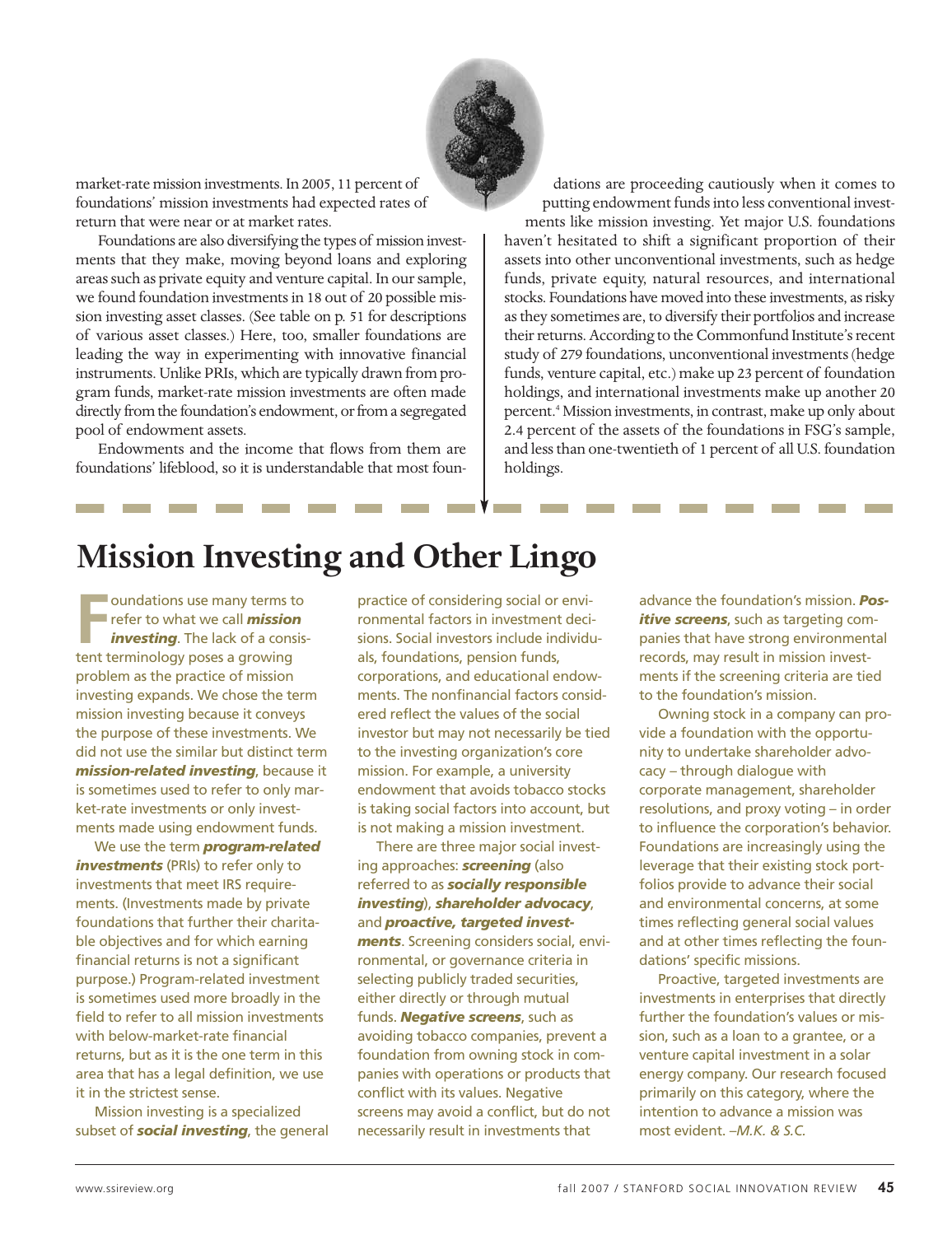There are many reasons why foundations are not pursuing mission investing with the same degree of vigor and imagination as they are pursuing unconventional investments like hedge funds and private equity. Most foundations do not have staff with the combination of program and financial experience that is necessary for finding and managing mission investments, and the compensation incentives for those who do manage a foundation's investments are based solely on financial returns, not social returns. Foundations are also hindered by the limited number of mission investment opportunities, the paucity of outside investment advisers who understand mission investing, and the lack of reliable performance data for

**More foundations are doing more mission investing than ever before. Despite this activity, the impact of mission investing often falls far short of what it could be.** 

benchmarking the social and financial returns that mission investments provide. A misunderstanding of fiduciary duty – thinking that it limits a foundation from taking more risk or less return in pursuit of its mission – has also left many foundation boards skeptical of the entire idea.<sup>5</sup>

#### **The Experimental Stage**

Nevertheless, our research clearly shows that more foundations are doing more mission investing than ever before. Despite this activity, the impact of mission investing often falls far short of what it could be. That's because the majority of foundations that make mission investments are still at the early, experimental stage. (See chart at right for the stages of mission investing.) These foundations may have made mission investments over a period of time, but typically only in small amounts or on an infrequent basis. Though they may seek out individual investments, rather than simply waiting to be asked, they often have not yet revamped their program strategies to incorporate mission investing as a core philanthropic tool. In addition, they often focus only on below-market-rate investments and do not use their endowment assets for mission investing.

Because these foundations are still experimenting with mission investing, they have not yet restructured their operations to support this approach. As is the case in most foundations, their program staff and finance staff remain in two distinct operations that rarely communicate with one another. Mission investments are usually managed by program staff without the full benefit of the finance staff's expertise and assistance. As a result, financial tracking and reporting often are lacking. Indeed, many of the foundations in FSG's study had difficulty providing the full financial results of their mission investments. Moreover, because their investments were not tied to grantmaking strategies, hardly any foundations were able to report on the social impact of their investments.

Although the foundations in the experimental stage of mission investing are doing more than most foundations, our research found that they are not yet treating mission investing in the same strategic manner as their grantmaking. As a result, their mission investing may increase social impact, but they are not fully exploiting its potential.

One foundation that is in the experimental phase of mission investing is the Grand Rapids Community Foundation, in Grand Rapids, Mich. The foundation's mission is to "build and manage the community's permanent endowment and lead the community to strengthen the lives of its people." The foundation has \$225 million in assets, of which only \$1.4 million is in outstanding mission investments, all in low-interest loans to nonprofits. The foundation began making mission investments in the early 1980s with a series of small (typically under \$25,000), zero-interest "recoverable grant" loans to grantees using program funds. The loans were made in response to requests by grantees rather than as part of a proactive program strategy.

> The foundation began making larger mission investments in 1994, guaranteeing a \$200,000 loan to Dwelling Place, a local nonprofit community development corporation that builds affordable housing. The foundation knew that Dwelling Place had strong

financials and capable management, so it considered guaranteeing the loan to be low risk. The foundation's board, however, was unfamiliar with mission investments and spent considerable time debating whether to provide the guarantee. In the end, the loan was repaid on time and the guarantee was not called upon.

As the Grand Rapids Community Foundation gained experience with mission investing, it was willing to experiment in bolder ways. In 2004, the foundation made a \$1 million loan at 2 percent interest to Lighthouse Communities, a nonprofit community development corporation, to help create a loan fund for home improvements and lead paint removal. This time, the foundation initiated the idea, knowing that some of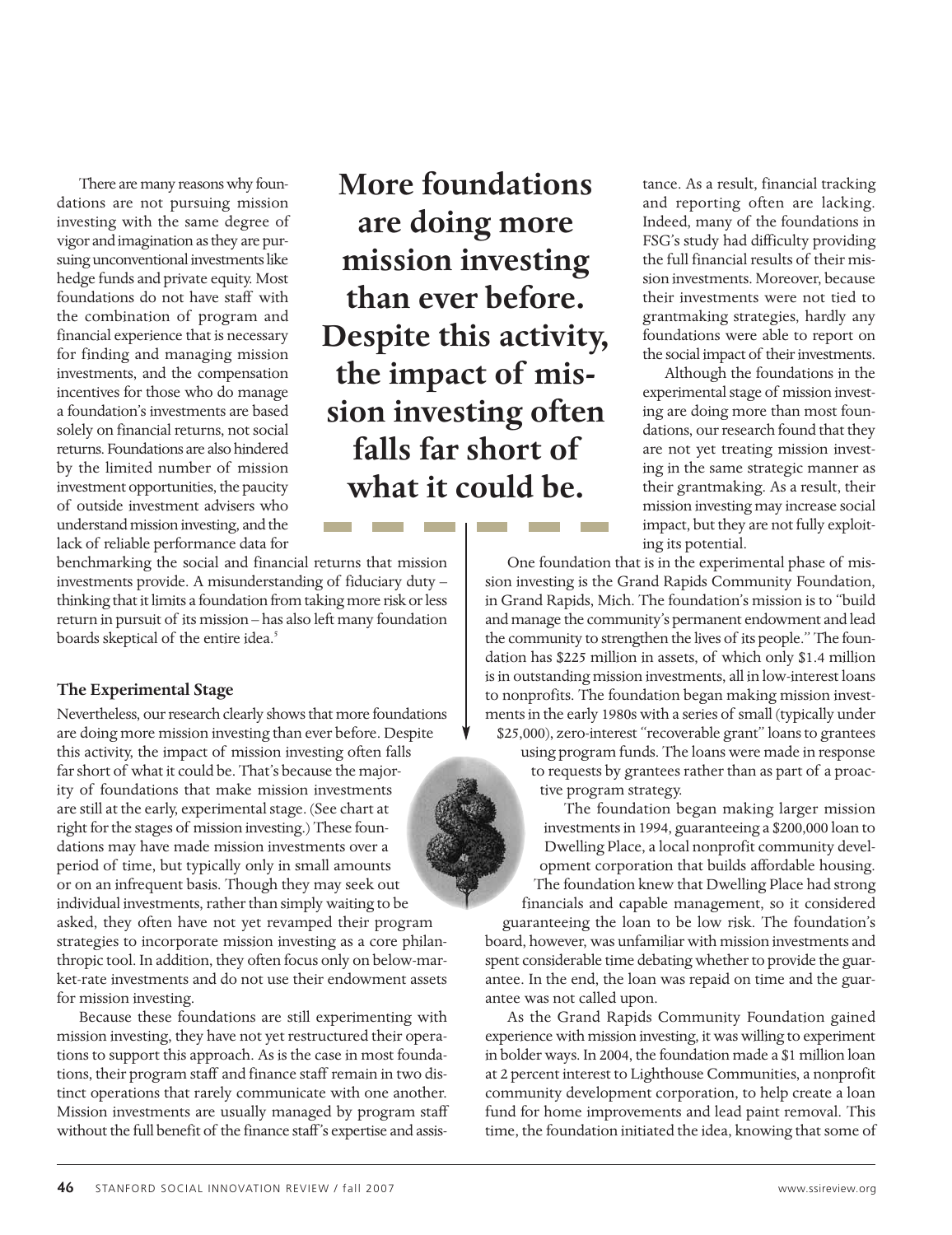## **Stages of Mission Investing**

#### *The Experimental Stage*

- **1)** Make mission investments on an irregular basis, often in small amounts and in response to grantee requests
- **2)** Draw mission investment dollars from program funds or from specially segregated endowment funds
- **3)** Invest mostly in low-interest or no-interest loans to nonprofit grantees
- **4)** Lack dedicated staff or consistent internal processes that combine financial and program expertise
- **5)** Often fail to rigorously track financial performance and social impact data

#### *The Strategic Stage: Integrated Mission Investing*

- **1)** Incorporate mission investments into program strategy, proactively seeking investment opportunities and aligning them with grants to achieve complementary objectives
- **2)** Dedicate a significant portion of program funds or endowment funds to mission investments
- **3)** Move beyond low- or no-interest loans to other types of financing for nonprofit organizations
- **4)** Assign dedicated staff to manage the mission investment portfolio and put in place processes to coordinate both program and finance staff
- **5)** Track financial and social results, using the same social impact criteria for both investments and grants

#### *The Strategic Stage: Leveraged Mission Investing*

- **1)** Implement integrated mission investing
- **2)** Hire staff with a combination of investment and social sector skills
- **3)** Make mission investments in for-profit or hybrid enterprises, often at near-market-rate returns
- **4)** Use mission investments to leverage market forces and influence the behavior of other investors or businesses

its donors were interested in neighborhood development. Because of the foundation's leadership, eight banks provided an additional \$2 million to the Lighthouse fund at a low interest rate.

Although these mission investments have met all financial and social expectations, and the Grand Rapids Community Foundation has become more proactive in using this tool, the foundation has not yet developed a strategy for future mission investments, nor has it changed its operations or staffing structure to support an ongoing mission investment program. This foundation's experience is typical of the large majority of the foundations in FSG's study: Despite having had a number of successful experiences with mission investing over many years, most foundations have remained in the experimental mode for decades without moving beyond lowinterest loans to grantees or graduating to a more strategic and integrated approach.

#### **Integrated Mission Investing**

Some foundations have advanced beyond experimental mission investing to the next level – *strategic mission investing*. There are two facets to strategic mission investing. In the first – *integrated mission investing* – foundations change the way they manage mission investments by fully integrating them into their overall program strategy and internal operations. In the second – *leveraged mission investing* – foundations change the types of investments they make, adding for-profit businesses to the mix and deliberately leveraging market forces. Although foundations can pursue these two facets of strategic mission investing independently, they achieve their greatest impact when they bring the two together in a unified strategy.

The distinguishing characteristic of integrated mission investing is that foundations treat mission investments as a substantial and inseparable part of their program strategy from the very beginning of the program initiatives. They make frequent mission investments and dedicate significant funds to their mission investment portfolios. They have designated one or more foundation staff members to manage these investments, although they may still depend on outside consultants to negotiate and structure individual deals. And the staff person charged with managing mission investing works closely with the foundation's investment staff and with each program area to identify opportunities where investments might be paired with or substituted for grants.

One foundation that has adopted integrated mission investing is Meyer Memorial Trust, a \$650 million private foundation based in Portland, Ore. The foundation's mission is to "invest in people, ideas, and efforts that deliver significant social benefit" to the region. Meyer Trust had made a number of mission investments in the past, but it had not done so in a consistent or planned fashion. Beginning in late 2005, the foundation began to increase the volume and sophistication of its PRI program, and in 2006, the foundation determined that its mission investing should be fully integrated into its overall program strategy. The foundation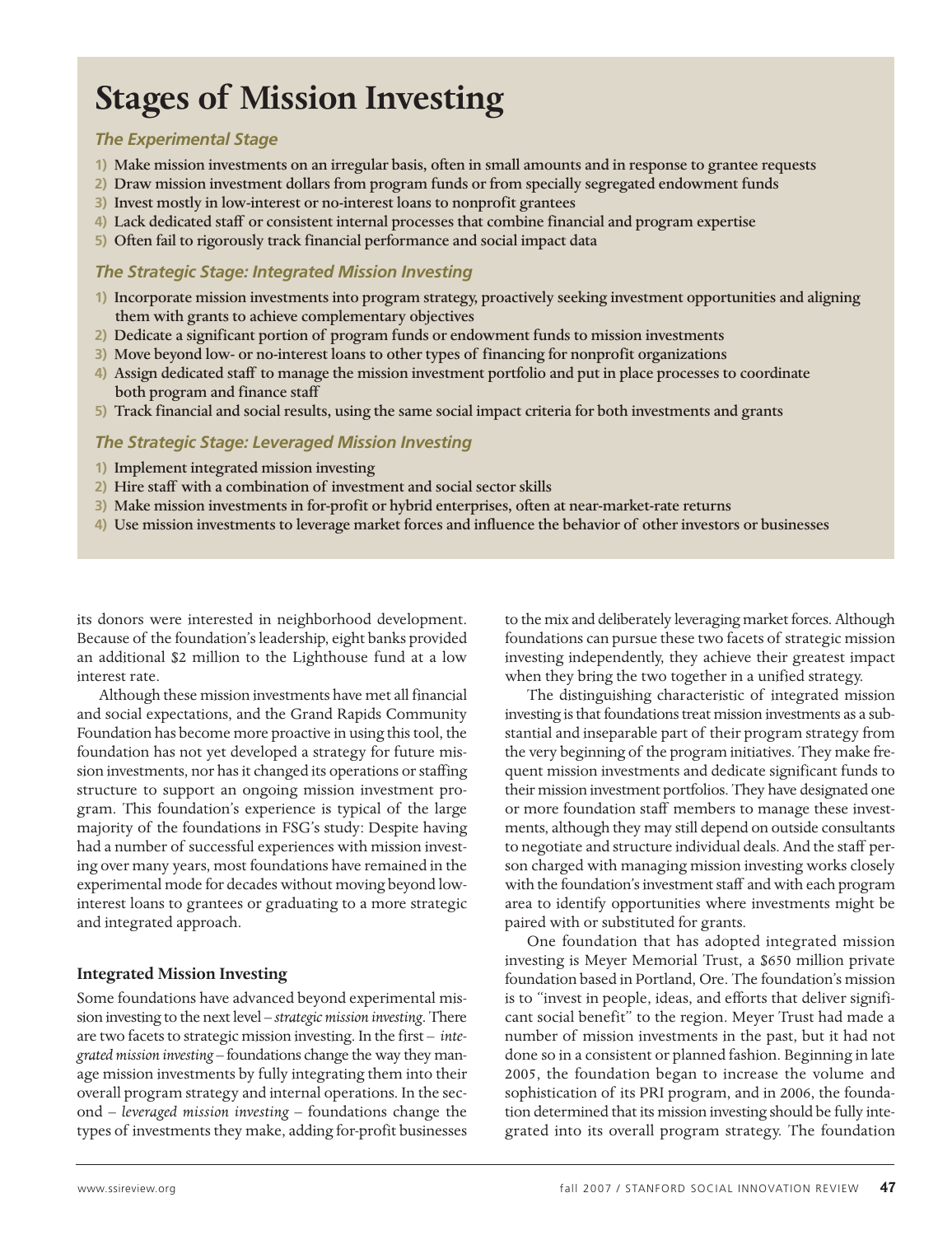also decided to increase the amount of money it commits to mission investments. More than 20 percent of its 2007 grantmaking budget is allocated to PRIs – a larger amount than the foundation invested in its first 20 years of existence. In addition, the foundation is in the early stages of investing in market-rate mission investments, committing \$10 million to several deals in the past six months.<sup>6</sup>

Meyer Trust decided that it would concentrate its mission investments on two initiatives: affordable housing and restoration of the Willamette River Basin. To help create more affordable housing, Meyer Trust lent \$375,000 to the Portland Housing Center to fund a down payment assistance program. In so doing, the foundation accepted higher levels of risk and lower financial returns than commercial lenders, enabling low-income home buyers to obtain millions of dollars in mortgages for which they would otherwise not have qualified. The foundation is also helping nonprofit housing corporations explore the feasibility of housing sites – such as drawing up construction plans, drafting funding proposals, getting zoning approvals – by making predevelopment loans available through a nonprofit loan fund that Meyer Trust capitalized with a \$1 million loan at a 1.5 percent interest rate. Meyer Trust is exploring the concept of capitalizing a statewide housing preservation and acquisition loan fund. The foundation expects to complement these PRIs with technical assistance grants to nonprofits active in affordable housing and community development corporations, especially in rural areas. Meyer Trust will also evaluate opportunities to provide financially sustainable tenant support services through a combination of PRIs and grants.

In its initiative to restore the Willamette River Basin, grantmaking plays a critical role, but PRIs are also integral to Meyer Trust's strategy. The foundation will use grants to assemble a coalition of funders, policy advisers, and stakeholders to help catalyze a coordinated restoration of the river, which has become too polluted for swimming or fishing. The foundation will use PRIs to lend money to environmental organizations at below-market interest rates for the acquisition of land and water rights. The loans will be repaid from government funding, private contributions, and the subsequent sale of conservation easements. These loans enable the nonprofits to move quickly in acquiring property to protect the basin before they have assembled all of the necessary acquisition funds.

To ensure that its PRIs and grants are aligned, Meyer Trust's CEO Doug Stamm assigned Ann Lininger, a lawyer and a former program officer, to manage the foundation's PRI portfolio. She works closely with program staff and also gives periodic reports to CFO Wayne Pierson, who assesses the financial soundness of the investment and determines whether it qualifies as a PRI.

Meyer Trust has fully integrated mission investing into its program strategy and internal operations, increasing its impact beyond what grants alone would have accomplished. By relying primarily on low-interest loans to nonprofit organizations, however, Meyer Trust has not harnessed the leverage that comes from applying for-profit market forces to solving social problems. Its recent market-rate investments in private equity funds are the foundation's first major forays into what we call leveraged mission investing.

#### **Leveraged Mission Investing**

When used in an integrated fashion, mission investments enable foundations to achieve impact in ways that grants could not. The most far-reaching impact of all, however, comes when foundations use for-profit market forces to create social change – in what we call *leveraged mission investing*.

This form of strategic mission investing has been slow to catch on because it requires foundations to think differently about social change. The traditional view is that nonprofits address social problems and businesses do not. Increasingly, however, businesses are coming to see the social dimension of their endeavors as a key competitive factor.<sup>7</sup> Nike, for example, has developed a comprehensive set of corporate responsibility goals that are integrated with all aspects of its business, including its labor practices, shoe design, and energy use. (See "15 Minutes" interview with Hannah Jones, Nike's vice president of corporate responsibility, on p. 29.)

At the same time, foundations are beginning to pay more attention to the interplay between economic forces and social problems. Poverty, housing, healthcare, and many other core social issues that the nonprofit sector addresses are fundamentally failures of market capitalism to deliver desirable social outcomes. These failures occur because conventional investors weigh the risk and time horizon of an investment against the expected financial returns, without taking into account any accompanying social benefits or detriments.

Foundations, on the other hand, are in the business of spending money to achieve social benefits. Their calculation of risk and reward can and should be different from that of conventional investors. The most powerful use of strategic mission investing is when foundations use their capital to create incentives, reduce risk, and invent new financial instruments in order to leverage for-profit markets to achieve social objectives.

Foundations can leverage their investments to achieve desired social benefits in a variety of creative ways. They can, for example, help stimulate the creation of a new market, like microfinance. When microfinance was just beginning, conventional investors were not interested in funding it because they believed that the risk of lending money to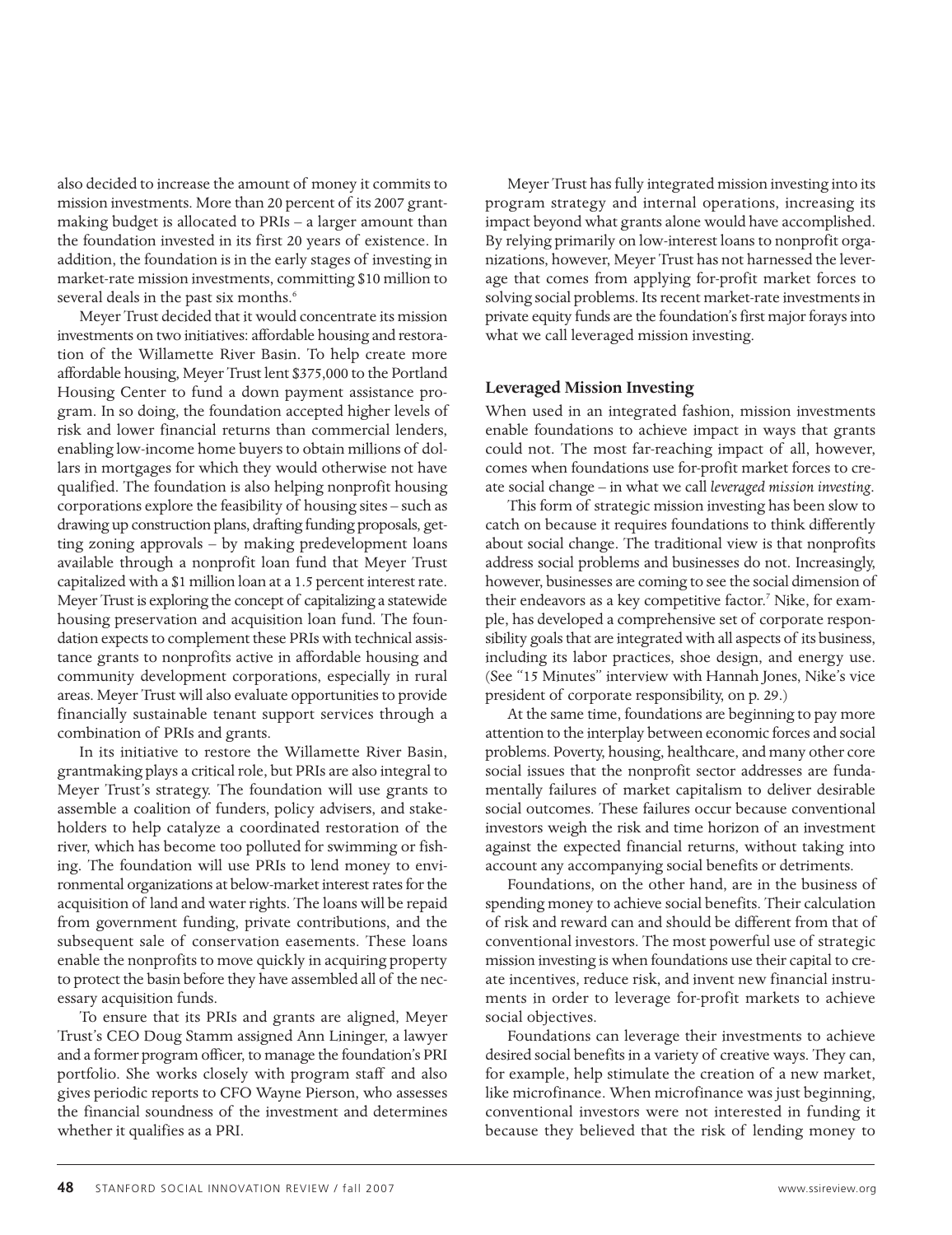poor people in poor countries was greater than the potential earnings when the loans were paid back. Foundations stepped in and provided the initial capital for microfinance institutions. Now microfinance is attracting billions of dollars from conventional investors – a clear example of how foundation money can help achieve social goals via market-based solutions.

Foundation money can also help create new companies that have strong social goals but modest finan-

cial prospects. One example is Waste Concern, a hybrid forprofit/nonprofit organization based in Dhaka, Bangladesh. The company's plan was to hire slum dwellers to collect the piles of garbage rotting in the city's streets, separate out the recyclables, compost the rest, and sell the compost as organic fertilizer. No commercial financing was available for such a speculative concept, but after persistent efforts the founders persuaded the Lions Club to donate land for composting and the United Nations Development Programme to subsidize the costs of building a facility capable of handling 3 tons of garbage per day. Today, Waste Concern is a profitable company employing thousands of people who recycle the garbage created by nearly 1 million residents. The firm recently partnered with a Dutch company to build a 700 ton per day composting facility that will handle waste for 3.6 million people and save more than 90,000 tons of  $CO<sub>2</sub>$  annually.<sup>8</sup>

Only a few foundations have used financial leverage in this way. The \$300 million F.B. Heron Foundation, based in New York, is one example. Despite its modest size, Heron has achieved an impact far disproportionate to its resources by leveraging 24 percent of its endowment to advance its mission of helping build wealth for low-income families and communities. The foundation supports community-based organizations that advance homeownership, support enterprise development, increase access to capital, and reduce barriers to employment in impoverished urban and rural communities. Seventy percent of its mission investments earn market-rate returns, yet all are aligned with or directly further the foundation's program goals.

One market-rate investment that Heron has made is in the Yucaipa Corporate Initiatives Fund, a private equity fund that invests in companies that are located in, serve, or employ people from low-income communities. The fund's goal is to create attractive investment returns while advancing the flow of private equity into underserved communities. In 2004, for example, Yucaipa and another firm acquired Piccadilly Cafe-

**Foundations are in a unique position because they are the only organizations that control large pools of investment capital that are dedicated to broad social purposes.** 

terias, saving it from bankruptcy and preserving close to 6,000 jobs, many of them in low-income communities in the southern United States. (See "Private Equity, Public Good," on p. 52, for a further discussion of how private equity investing can benefit low-income communities.) Preserving these jobs kept many Piccadilly workers from falling into poverty.

Heron has also pioneered the Community Investment Index, a positively screened investment fund that selects publicly held companies that

do an outstanding job of supporting low-income communities through workforce development, wealth creation, and corporate philanthropy. Working with Innovest Strategic Value Advisors and State Street Global Advisors, Heron has committed its own capital to test the index and, after its positive performance to date (a 15 percent return in 2006), hopes to attract other institutional investors to this new fund.

Heron did not jump into mission investing. Like many other foundations it began in an experimental mode, and steadily increased its level of commitment as the foundation's exper-

tise and comfort level grew. Heron created a new position – vice president for investments – to manage its mission investing. The foundation hired Luther Ragin Jr., a senior executive with an entrepreneurial spirit and an extensive investment background, to fill the post.

Heron also developed a deliberate practice of cross-fertilization between its investment and program staff, so that investment staff gained an understanding of the foundation's program strategies and impact, while program staff received training in financial analysis and underwriting. Not all of the original program staff felt comfortable with this new way of working, and some left the foundation. Today, program and finance staff work together on mission investments, with program officers often suggesting potential investments, and investment staff lending expertise to the assessment and structuring of the transactions.

FSG's study found numerous other examples of foundations that have, on occasion, used their capital to offset risk, experiment with new financial instruments, and leverage forprofit enterprises to achieve social change. Very few, however, have built leveraged mission investments into their institutional structure as deeply as Heron has.

#### **Inspiring More Mission Investing**

Market-driven solutions cannot cure all social ills, but they can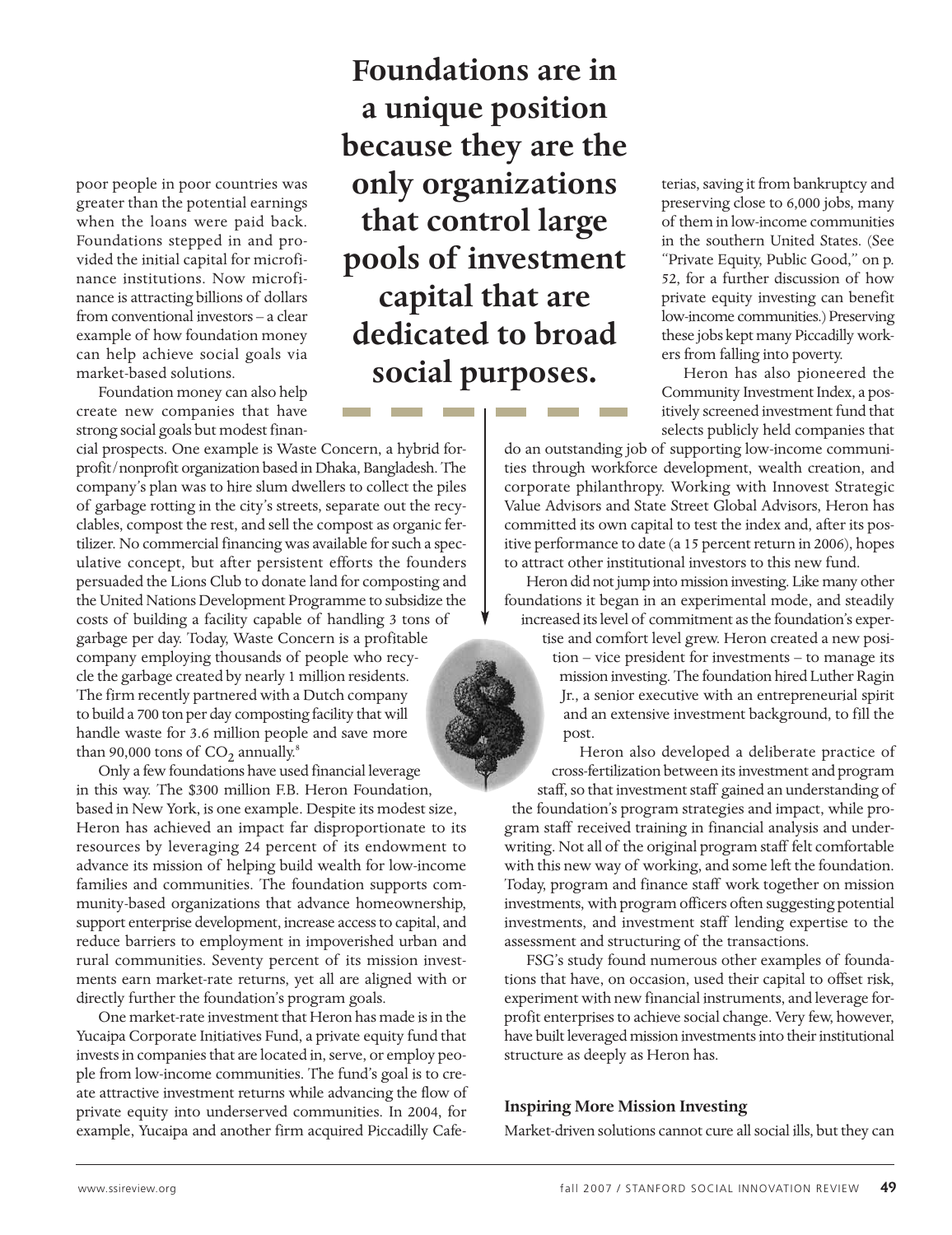create positive social change in many areas. Foundations are in a unique position to create and use these solutions because they alone control large pools of investment capital that are dedicated to broad social purposes. In contrast, hospitals, universities, and cultural institutions can use their endowments to support only their particular institutions. Individual donors depend on their investments for their livelihood. And corporations must justify their use of capital to their

**Foundations must realign their organizational structures to bring program expertise to the investment side and investment expertise to the program side.** 

dations create demand for strategic mission investments, the more others will develop a robust roster of investment offerings. This will make mission investing easier, leading more foundations into the practice. And as mission investing becomes more mainstream, foundations will attract staff and develop the internal processes necessary to support them, as well to benchmark each other.

A few foundations are leading the way. The Annie E. Casey Foun-

dation is one, having committed \$100 million to mission investing. At the most recent Council on Foundations conference in Seattle, Casey's president, Douglas W. Nelson, along with leaders from the F.B. Heron Foundation and Meyer Memorial Trust, called on foundations that are new to mission investing to commit 1 percent of their assets to mission investments, and those that are already involved to commit at least 2 percent of their assets.

Were the 50 largest foundations to reach this 2 percent target, they would invest an amount totaling more than \$3.6

billion.<sup>9</sup> This seems like a very modest goal compared to more than \$500 billion in U.S. foundation assets, yet it would go a long way toward developing a more mature marketplace for mission investing. What matters just as much as the amount invested, however, is whether foundations make those investments in a strategically integrated and leveraged way. If they do, foundations will have an even greater impact on solving the world's problems.

1 Jed Emerson. "Where Money Meets Mission." *Stanford Social Innovation Review* (Summer 2003): 28-47; F.B. Heron Foundation. "New Frontiers in Mission-Related Investing" (2004).

2 The report, *Compounding Impact: Mission Investing by U.S. Foundations*, may be downloaded without charge at www.fsg-impact.org.

3 Foundations approach the risk of mission investments in different ways. Some view mission investments as true investments, expecting low risk and market-rate returns; others use grant dollars to make risky investments with little due diligence and no attempt to collect on delinquencies.

4 Communfund Institute. "Commonfund Benchmarks Study 2007 Foundations Report," 13 June 2007.

5 Mark R. Kramer. "Foundation Trustees Need a New Investment Approach." *The Chronicle of Philanthropy*, 23 March 2006.

6 Meyer hired FSG to develop its new strategy. FSG has also consulted for other foundations mentioned in this article, including F.B. Heron and Grand Rapids, on a variety of projects.

7 Michael E. Porter and Mark R. Kramer. "Strategy & Society: The Link Between Competitive Advantage and Corporate Social Responsibility." *Harvard Business Review*, December 2006; Mark R. Kramer and John Kania. "Creating Game-Changing CSR." *Stanford Social Innovation Review*, Spring 2006.

8 See www.wasteconcern.org for more information.

9 Based on Foundation Center data for 50 largest U.S. foundations, March 2007.

investors and earn a competitive return.

If foundations want to make the best use of their endowments and mandates, they should develop a strategic approach to their mission investments. Using mission investing effectively, however, requires foundations to change the way they do business. Board members and foundation staff must recognize that for-profit enterprises also contribute to social solutions. They must thoroughly understand not only the nonprofit options for intervention, but also the impact of commercial enterprise on the social issue to be addressed. They must move beyond their usual spheres of influence, developing new kinds of partnerships with financial institutions and conventional investors.

Foundations must also realign their organizational structures to bring program expertise to the investment side and investment expertise to the program side. This may require recruiting new staff or hiring consultants who bring this unusual combination of perspectives. Foundations must also coordinate impact evaluation and financial reporting processes to enable tracking of progress toward both program and investment objectives.

At the same time, the spread of strategic mission investing will also require changes external to foundations. A robust and efficient marketplace of investment options for mission investing does not yet exist. The sector needs new investment intermediaries that offer foundations easy participation with low transaction costs in a wide range of investment vehicles targeted toward specific programmatic objectives. People with financial and business expertise must be recruited into the sector. Nonprofits must develop the financial discipline and appetite for investments as well as grants. And better ways of measuring social performance and benchmarking financial returns must be found.

Neither the internal nor the external changes will happen all at once. Instead, they will evolve. The more foun-